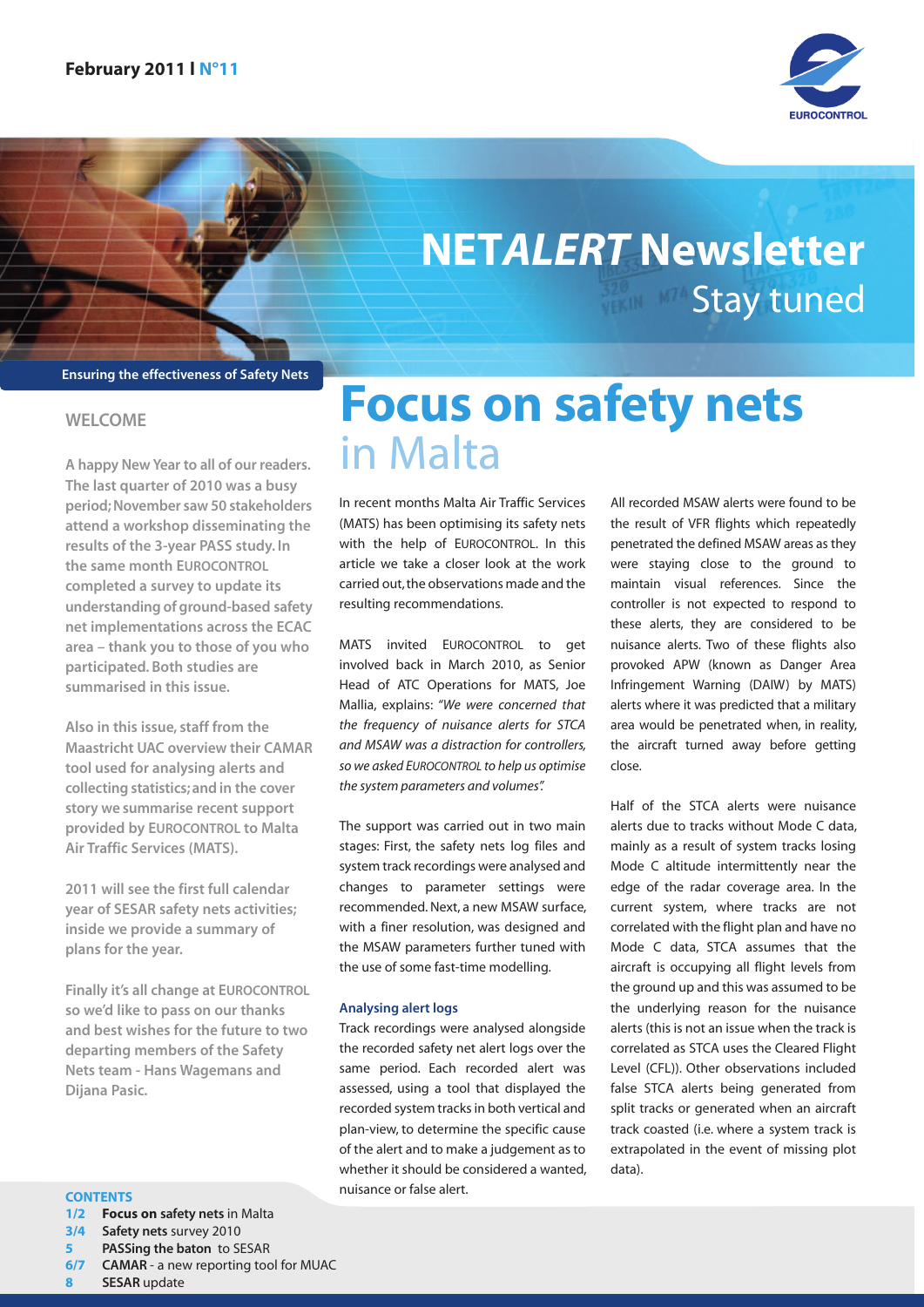### **Focus on safety nets** in Malta

#### **Recommended parameter changes**

Using this analysis and experience from support to other ANSPs, EUROCONTROL made recommendations on parameter settings for the three operational safety nets. Following discussions with MATS operational experts and observations of the ATC system, a further set of recommendations was made. This is summarised in the table below.

#### **Design of new MSAW surface**

The existing MSAW surface was based on two MSAW areas covering the Malta TMA with an exclusion area around Luqa airport, meaning that it was only a crude approximation of the actual terrain. EUROCONTROL recommended that MATS adopt a MSAW surface which closely modelled the terrain. This would improve performance by allowing for a longer prediction time, whilst at the same time keeping the nuisance alert rate to a minimum. The proposed MSAW surface modelled the terrain with a minimum

vertical buffer of 500 feet. This buffer is designed to give a good balance between the warning time and the nuisance alert rate, account for unknown objects on the ground (such as radio masts, tall cranes or vegetation) and allow for errors in the underlying terrain data.

An initial MSAW surface was developed using EUROCONTROL's PolyGen tool which takes digital terrain data as an input and generates an MSAW surface based upon the maximum number of polygons that the ATC system will support (see NETALERT Issue 7). Although modelling the terrain as closely as possible, PolyGen does not take the locations of airports into account. So the generated polygons were subsequently edited to create a gap in the MSAW surface around Luqa airport to prevent nuisance MSAW alerts for every arrival and departure. The use of MSAW polygons can be extended to implement an APM-like functionality which is not present in the MATS system.



Current MSAW areas

#### **Current MSAW areas**

A fast-time MSAW model was then used to optimise the MSAW parameters using the newly designed MSAW surface. The MSAW model identified a significant number of nuisance alerts from VFR traffic that could not be addressed through a finer resolution MSAW surface. It was therefore recommended that these are suppressed by filtering out VFR flights from MSAW.

The modelling exercise also prompted the team to seek a suitable look-ahead parameter that would minimise the number of nuisance alerts due to aircraft

| <b>Recommendation</b>                                                                       | <b>Reasoning</b>                                                                                                    | <b>Expected benefit</b>                                                                                      |
|---------------------------------------------------------------------------------------------|---------------------------------------------------------------------------------------------------------------------|--------------------------------------------------------------------------------------------------------------|
| Set STCA filters so that aircraft tracks with no<br>Mode C are not processed.               | STCA assumes that aircraft with no altitude<br>information are occupying all flight levels from<br>the ground up.   | Very significant reduction in the number of<br>nuisance STCA alerts.                                         |
| Set STCA filters so that coasted aircraft tracks<br>are not processed.                      | Coasted tracks generated false alerts.                                                                              | Reduction in the number of STCA false alerts.                                                                |
| Reduce the STCA look-ahead time for<br>'unauthorised' manoeuvres.                           | Current look-ahead time is longer than that<br>typically used by other ANSPs and contributed<br>to nuisance alerts. | General reduction in nuisance alerts.                                                                        |
| Increase STCA warning time.                                                                 | In line with EUROCONTROL guidance.                                                                                  | Earlier STCA alert where one aircraft<br>manoeuvres towards another.                                         |
| Raise the floor of STCA areas outside of the TMA<br>so as to exclude uncontrolled airspace. | Fire-fighting aircraft, not within Malta controlled<br>airspace, generated large numbers of nuisance<br>alerts.     | Reduction in the number of nuisance STCA alerts<br>generated outside Malta controlled airspace.              |
| Extend the STCA region to include delegated<br>airspace.                                    | Flights are coming under Malta ATC as they<br>approach from the North.                                              | STCA protection for aircraft under Malta control.                                                            |
| Remove requirement for consecutive conflict<br>hits in STCA and MSAW.                       | Recommendation based on previous<br>EUROCONTROL experience with another ANSP<br>using the same ATC system.          | An earlier STCA/MSAW alert can be expected in<br>some cases.                                                 |
| Set filters for MSAW areas to suppress alerts for<br>VFR flights.                           | VFR flights remain close to the ground for visual<br>references.                                                    | Very significant reduction in number of<br>nuisance alerts.                                                  |
| Reduce APW look-ahead time with different<br>times for VFR and IFR flights.                 | VFR flights within even slight proximity of<br>military areas generated alerts.                                     | A noticeable reduction in the number of APW<br>alerts.                                                       |
| In a future system, consider a link between APW<br>and STCA exclusion zones.                | Military aircraft manoeuvring within APW areas<br>generating STCA alerts.                                           | Reduction in the number of nuisance alerts<br>from military aircraft in prohibited / segregated<br>airspace. |

Summary of parameter recommendations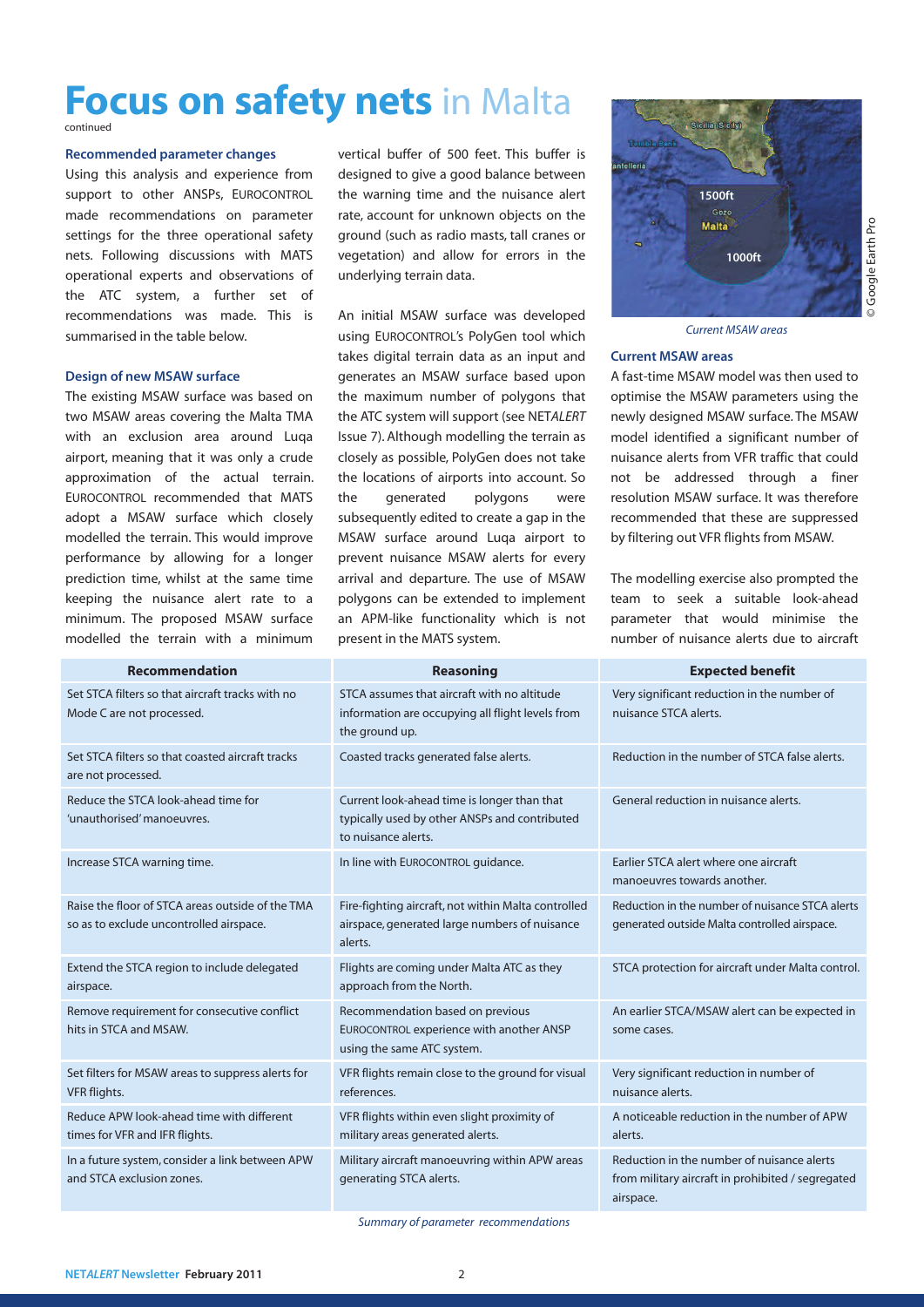arriving at Luqa airport while keeping the MSAW exclusion area at an optimal size.

#### **Outcomes of the work**

Joe Mallia concludes: "MATS considers that significant improvements in safety nets performance can be achieved by implementing the EUROCONTROL recommendations. In doing so, MATS needs to determine which recommendations will be implemented in the current ATM system and the ones that can be considered as operational requirements for the new system that we plan to introduce in the near future.



Proposed MSAW surface

This exercise will be the subject of an internal cost analysis".

"All changes to safety nets will be evaluated either on the test bed or the simulator, as well as being subjected to a safety assessment. Additionally, when new parameters are introduced, MATS will conduct training/ awareness sessions for ATCOs in order to understand the new behaviour of the safety nets".

"Finally, EUROCONTROL will be kindly requested to extend its support to help MATS with the implementation of the recommendations".

## **Safety nets** survey 2010

**Six years ago, the findings of an in-depth survey of ground-based safety nets prompted the setting up of SPIN and a range of support measures for ANSPs. In June 2010, EUROCONTROL commissioned independent ATM consultancy Helios to provide an up-to-date picture of the situation today.Kevin Tucker,who led the project for Helios summarises the key findings for NETALERT readers.**

The survey took place between August and October 2010. We spoke to nominated individuals from 33 ECAC ANSPs (out of a possible 44). The map illustrates the 75% coverage we achieved.

#### **Survey objectives**

- identify which safety nets are operated;
- document different experiences of safety nets implementations and operations, primarily for STCA and MSAW;
- identify any requirements for support tools;
- determine stakeholder satisfaction with existing EUROCONTROL support and obtain suggestions for improvements.

#### **Implemented and operational**

Short-Term Conflict Alert (STCA) is the most widely used of the four groundbased safety nets, with 100% of those surveyed operating it. Area Proximity Warning (APW) is also widely used, operated by 75% of those surveyed. The use of Minimum Safe Altitude Warning (MSAW) is much less widespread at 52%,



Survey coverage

despite it featuring in many ATM systems.

Approach Path Monitor (APM) is the least used of all the ground-based safety nets at 15%. This is partly explained by APM not being a feature in many ATM systems. However, this figure may underestimate the true picture since a number of respondents reported using MSAW only in the vicinity of airports, indicating that it may be configured to operate like APM. That said, 40% of respondents operate neither APM nor MSAW to warn controllers



Current safety net operations (33 responses)

about increased risk of Controlled Flight Into Terrain.

#### **Widespread tuning**

The majority of respondents stated that some form of tuning had taken place, with only a



**Kevin Tucker**,

small number of safety nets being operated without first being tuned.Tuning is generally done using either testbeds or simulators, potentially supported by activities such as feedback from controllers, shadow trials and in-room trials. In some instances tuning is undertaken by the system supplier or with the support of EUROCONTROL.

The findings suggest significant awareness of the need to tune safety nets. However, they also illustrate that 'tuning' can describe a wide range of activities from spending several months tuning around 100 STCA parameters per region of operation, to modifying just a small number of parameters. 'Tuning' can therefore vary hugely in terms of complexity and the effort dedicated.

#### **Are they a nuisance?**

Respondents were asked their opinion of how optimally their safety nets were operating,using a simple scale (see graphic overleaf). Respondents suggested that a key influencing factor was the level of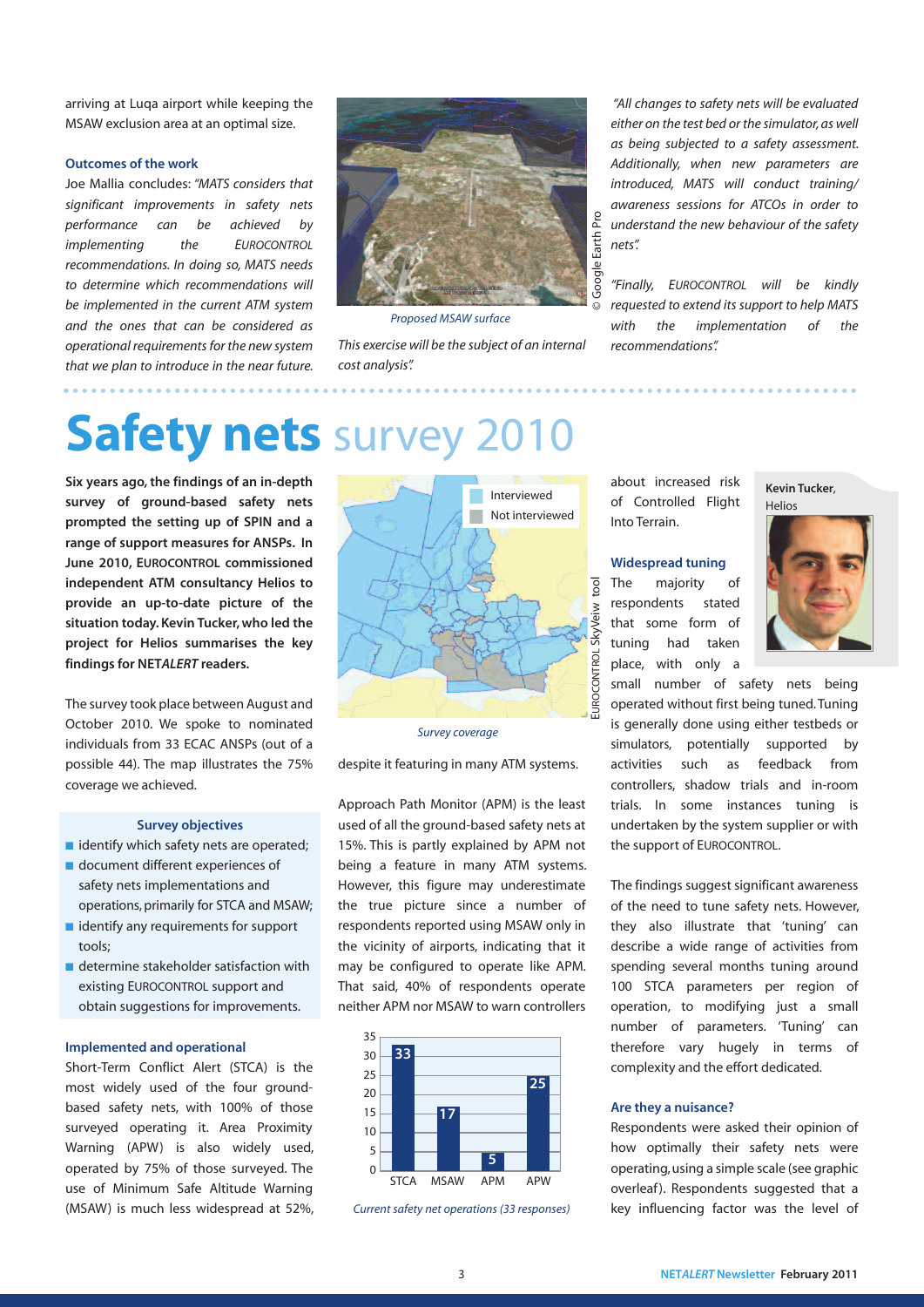### **Safety nets** survey 2010



operations (33 responses) NOTE: It is emphasised that the perception of performance presented is individual and not necessarily an ANSP view

reports/complaints made by controllers.

For users of STCA and APW, the majority of respondents perceived they were operating 'very' or 'quite' optimally. However, a number of respondents who regarded STCA as operating 'quite' optimally, noted that there is always room to reduce false and nuisance alerts further.

The picture for MSAW is different.While the majority of respondents using MSAW perceived it to be operating well (over 70% regard it as operating 'very' or 'quite' optimally), a number cited high levels of nuisance alerts, primarily associated with difficulties in tuning the MSAW surface. Additionally, four respondents reported their system had been taken out of service due to the level of nuisance alerts. There are too few implementations of APM to draw firm conclusions.

### **Common sources of nuisance and false alerts**

Several respondents volunteered sources of nuisance alerts for STCA and MSAW (see panel below). The survey revealed that individual ANSPs, as well as EUROCONTROL through its direct support work, have

#### **STCA**

- Split tracks/garbling
- High rate of climb or descent
- Military aircraft (formations/training areas)
- Uncorrelated tracks at the FIR boundary
- Alerts in TMA or on approach
- Alerts due to VFR traffic

developed solutions for many of these issues. While each solution has been moulded to the specific challenge of a given system, geography and traffic picture, sharing knowledge about them would be of benefit.

#### **Feedback on safety nets**

Reports and feedback from controllers are the most common methods used for determining safety net performance.Other methods, although not used as widely, are forums (either specific safety net forums or safety, technical, operational, staff and future systems forums) and the frequent collection and analysis of alerts.

#### **Analysis tools**

Over one third of respondents reported using a dedicated tool to analyse alerts, and a further third are planning to do so at some point. Such tools tend to be focussed on STCA and are used for collecting statistics on alerts and/or investigating individual alerts. Many have been developed in house, but a few are based upon an analysis function in the ATM system. This finding suggests that further dedicated analysis tool development coordinated by EUROCONTROL will not be necessary.

#### **EUROCONTROL support**

Feedback on the support provided by EUROCONTROL was gathered through a supplementary online survey, which was completed by 67% of respondents. Respondents were asked to rate the usefulness of a range of materials and activities delivered by EUROCONTROL, as well as their interest in different forms of ongoing support.

Respondents confirmed that specifications and guidance materials were useful. This was particularly true for STCA, where over

#### **MSAW**

- Difficulty in tuning MSAW surface
- Warning time parameters
- Exclusion of VFR flights
- Limitations on the number of polygons
- Lack of inhibition zones (around airports)

90% of respondents rated them 'essential', 'very' or 'quite' useful.

The survey confirmed the demand for SPIN and dedicated safety nets workshops. However, with 25% of respondents unaware of the existence of SPIN it also suggests that further awareness could be generated. Respondents also expressed interest in participating in interactive forums such as webinars and seminars (including system-specific seminars).

Interest in further direct support from EUROCONTROL or repeating one-to-one seminars indicated that these activities are popular amongst those ANSPs who have already received them.

The online survey found that more respondents use 'traditional' methods of indirect support like websites, guides and newsletters, rather than newer multimedia approaches like the Awareness Package, safety nets teasers and FAQ films. A number of respondents were unaware of these newer resources. However, over half of those who were aware found them to be 'very' or 'quite' useful.

#### **Conclusions**

The survey received high levels of stakeholder engagement. Respondents were generous with their time, and open with their responses. It is clear that there is a greater understanding of the issues to address(for example,tuning) than six years ago. At the level of investigation made by this survey, most respondents perceived STCA to be operating well. The focus has now shifted to MSAW, where performance is perceived to be an issue for over 40% of respondents. Here, the potential exists to use the PolyGen tool more widely to assist in the optimisation of MSAW surfaces. In doing so, consideration needs to be given to user training and support.

#### **Comment from the Safety Nets Team**

We are very grateful to all respondents for participating in this survey. It provides us with a current picture of ground-based safety nets implementation across ECAC and confirms the outstanding issues to address.

Common sources of nuisance and false alerts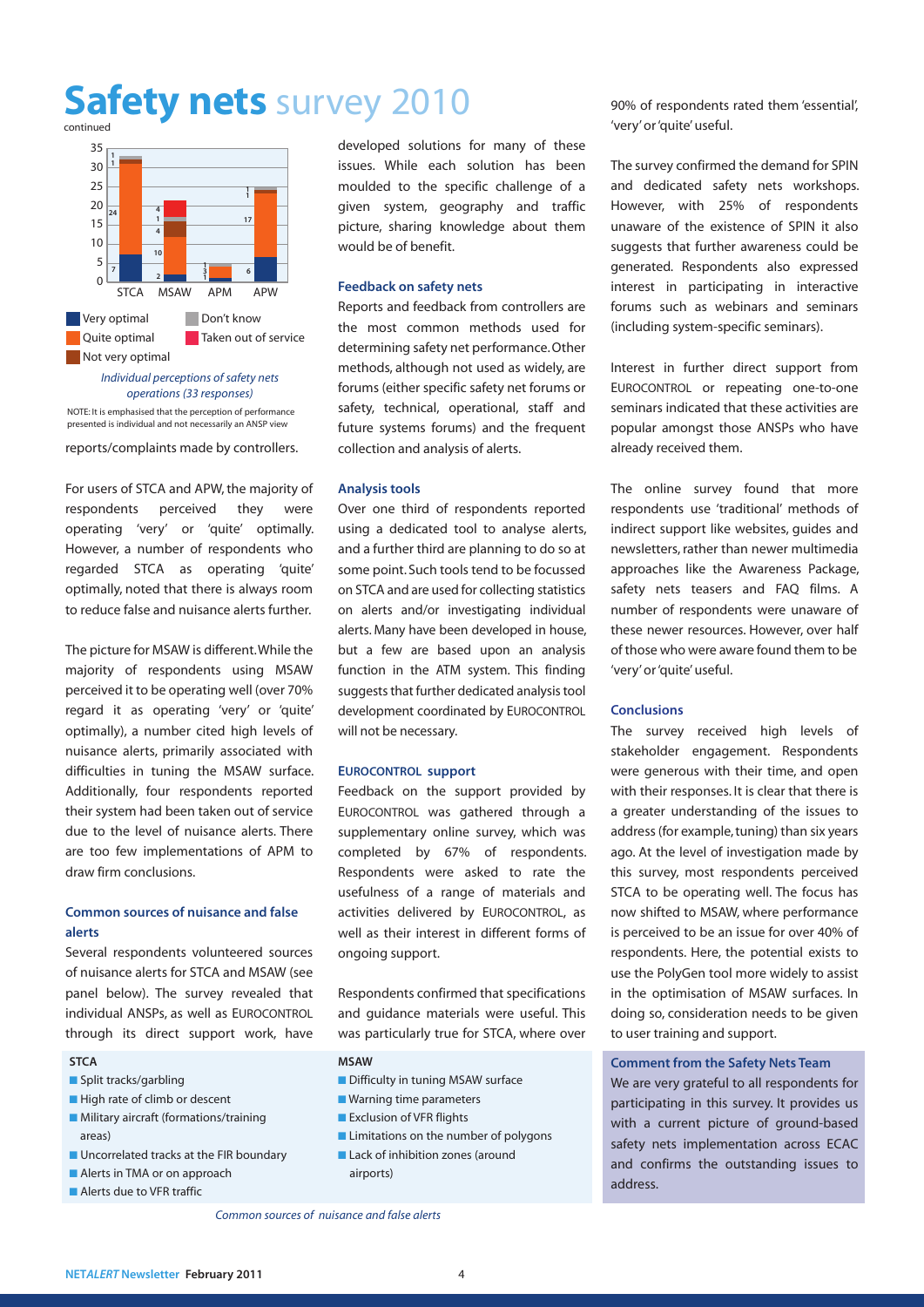## **PASSing** the baton to SESAR



On 23rd November 2010 over 50 experts convened in Brussels for the dissemination of the results of the three-year PASS (Performance and safety Aspects of STCA, full Study) project. The amount of information conveyed on the day would fill several pages of NETALERT. So below we summarise the main project tasks, how the work will be used by SESAR, the thoughts of the workshop Chairman, and we direct readers to the relevant project presentations and reports.

#### **PASS at a glance**

PASS started in 2007, however its origins are in a number of earlier projects and workshops. The overall purpose of PASS was to study performance and safety aspects of STCA operations (including technical, procedural and human performance aspects) and to consider the interactions with ACAS. In doing so PASS had two objectives:

- **■** progress towards standards for groundbased safety nets through quantified requirements for STCA by proposing candidate operational, safety and performance requirements; and
- **■** progress with an overall concept of

operation for ground-based and airborne safety nets, ensuring compatible STCA and TCAS operations.

These aims were addressed through three phases and four work areas (see the diagram below). Presenting the findings of these four work areas was the focus for Egis Avia Project Manager Thierry Arino and the PASS consortium (Egis Avia (lead), QinetiQ, DeepBlue and DSNA) at the workshop.



Over 50 experts attended

Following the presentations, workshop participants were invited to discuss the project findings and recommendations. While some of the findings seemed to be straightforward, others resulted in discussions and differences in opinion. Some discussions continued in the SPIN Sub-Group meeting which took place the following morning.

#### **PASS and SESAR**

With the evolution of SESAR, the work of Phases 2 and 3 became part of the SESAR



safety nets work, effectively making PASS the first completed SESAR safety nets activity. At the workshop, SESAR Work Package 4.8 (en-route and TMA ground and airborne safety nets) leader, Jean-Marc Loscos of DSNA explained that the candidate performance and safety requirements developed by PASS will be used as an input to P4.8.1 (evolution of ground-based safety nets), while, P4.8.3 (ground-airborne safety net compatibility) will make use of the encounter model methodology.

#### **Chairman's closing remarks**

EUROCONTROL workshop Chairman, Martin Griffin, concluded: "PASS has increased the understanding of both STCA operations and the interactions between STCA and TCAS. It has also highlighted the need for greater awareness in situations such as when STCA and TCAS trigger at the same time. It also further informed the debate on RA downlink, in particular I would emphasise the need to understand why RA empty messages occur and why only in Europe?"

"PASS has made progress towards both quantified performance and safety requirements for STCA and an overall concept of operations for ground-based and airborne safety nets, paving the way for further work to be undertaken by SESAR.This said, I'd recommend that the work move closer to operations so that the candidate performance and safety requirements can be refined to better reflect the complexity of the core European area, validated in a representative pre-operational environment and measured in the local environment. This is an area where the ANSP members of SPIN could make a valuable contribution."

"Finally, I'd like to thank the PASS consortium for their hard work, as well as expressing my gratitude to the ANSPs who provided radar data and other support to the project."

Further information:A report of the workshop proceedings,workshop presentations and PASS project reports can be found on the EUROCONTROL website:

PASS phases and work areas (Work Area 3 was an optional task not pursued)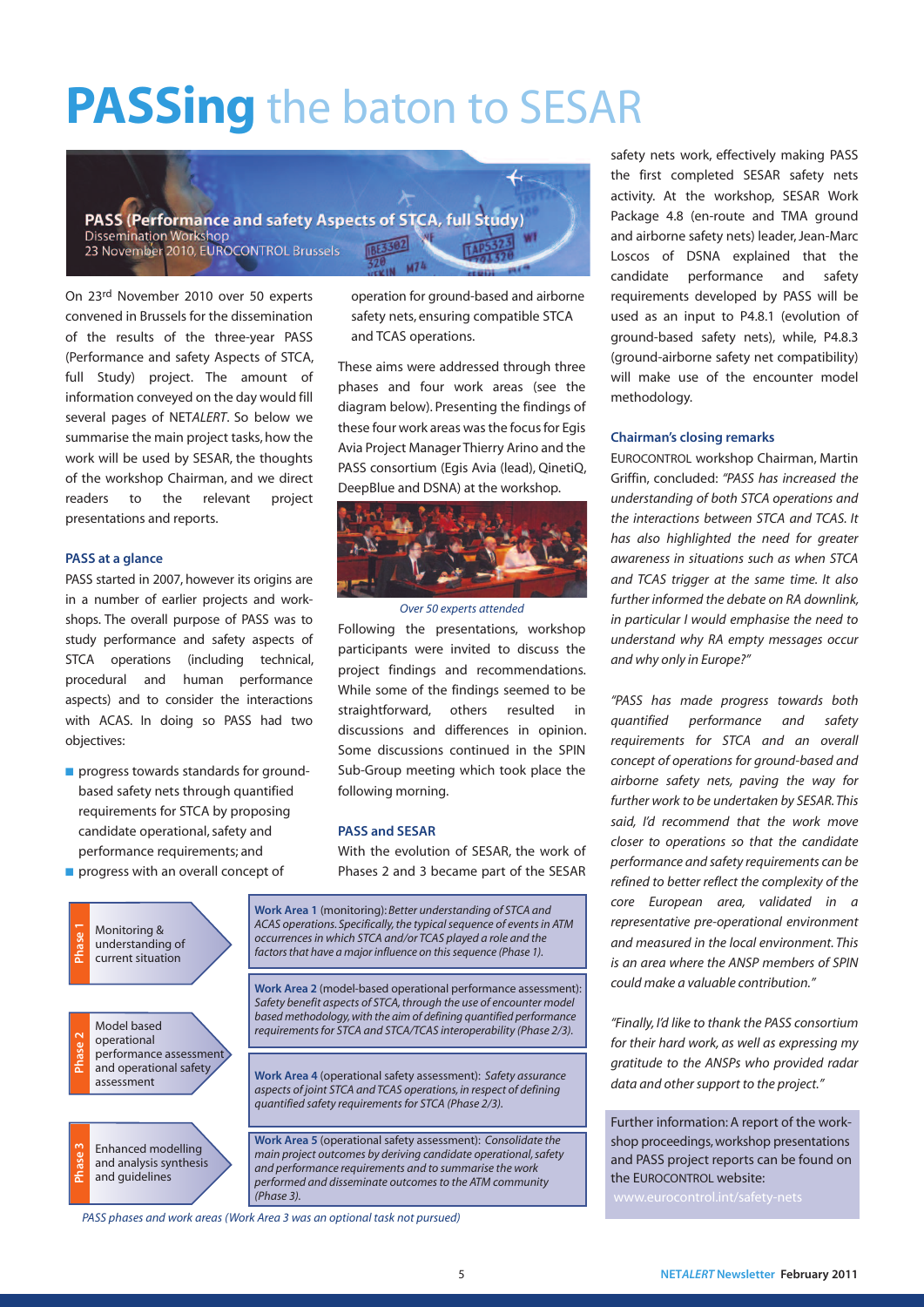## **CAMAR -** a new reporting tool for MUAC

Monitoring safety by gathering and analysing data on incidents or alerts is an important aspect of the safety management process. However, with the large volumes of data involved, and the possibility that human reporting can lead to underreporting, an analysis and reporting tool can be a valuable asset. In this article, we take a look at a tool called CAMAR (Conflict Alert Message Analysis and Reporting), developed and used by Maastricht Upper Area Control Centre (MUAC) for the collection and analysis of STCA alerts.

#### **What is CAMAR?**

CAMAR is an MS Excel-based, offline analysis tool which has two primary purposes:first to provide statistical data on STCA, for example the identification of 'hotspots' and second, to analyse individual STCA alerts.

CAMAR actually comprises two separate components for collection and display: **CAMC** and **CAMAR**.

**■ CAMC** (Conflict Alert Message Collection) takes care of the collection, transformation and storage of data. It takes all tracks for which an STCA event was triggered, merges these and stores them as a single data item in an offline database. CAMC does not do any filtering or processing of data.

**■ CAMAR** (Conflict Alert Message Analysis and Reporting) is the front end of the tool which extracts and displays data according to thresholds or parameters that are input by the user.

CAMAR was designed to enable users to identify locations where STCA alerts are produced although actual separation infringements may not have occurred – effectively allowing hotspots to be identified before infringements become a problem.

In November 2008, after an initial period of use in parallel to EUROCONTROL's ASMT (Air

#### **MUAC staff**





Left to right: **Roger Fraikin** (Head of Operational Systems),**Philip Marien** (in-house investigator), **Micha Janssen** (Surveillance Data Processing Engineer and CAMAR developer).

Safety Monitoring Tool – see Issue 6 of NETALERT), CAMAR was fully validated and implemented - retrieving data and producing statistics about STCA events.

#### **How is CAMAR used?**

To date, CAMAR has been used for the following:

- Its replay functionality in both the horizontal and vertical planes (similar to the functionality of ASMT) enables the **investigation of alerts** – within as little as 20 minutes of them taking place.
- **■** This function can also be used to **address controller queries** regarding possible false/nuisance STCA alerts and to investigate any tracking issues such as split tracks.
- **■** CAMAR can also be used to **assess the impact of sectorisation changes** by investigating whether there has been a shift in the location of hotspots after procedures have been changed or sector boundaries moved.

In addition, CAMAR has been used to provide a **quarterly validation** of manual reports,and input into the **development of safety cases**, by looking at how the STCA performs in a given situation and giving confidence in the strength of the ATC system.

#### **CAMAR's strengths**

CAMAR has proved to be a flexible analysis tool, allowing alerts to be analysed according to parameters defined by the user.

A key factor in its flexibility is the fact that it is an offline tool, as its developer Micha Janssen explains: "With a real-time, online tool, parameters determining what data should be detected need to be defined before collection begins, meaning one collected data set cannot be compared with another if different parameters were used for collection. Being an offline tool, CAMAR relies on an historical database of raw data, from which data can be extracted based on a set of user defined parameters - for example a user could decide to analyse all events where the controller has 30 seconds warning before a potential separation infringement."

Also, being based on MS Excel, CAMAR can be hosted on a standard office PC and does not require any specific platform or hardware.

#### **Feedback from users**

After implementing CAMAR, users immediately began to give positive feedback, pleased with its ability to deliver the statistics they needed. They also liked the speed with which they were able to perform analyses – an analysis of a threemonth sample of data can typically be completed in about half a day.

MUAC'sin-house investigator Philip Marien says of his experience of CAMAR: "I found the front end of CAMAR very flexible, especially in terms of my ability to alter parameters for analysing data. Another benefit is that CAMAR was developed inhouse and with a close relationship to users,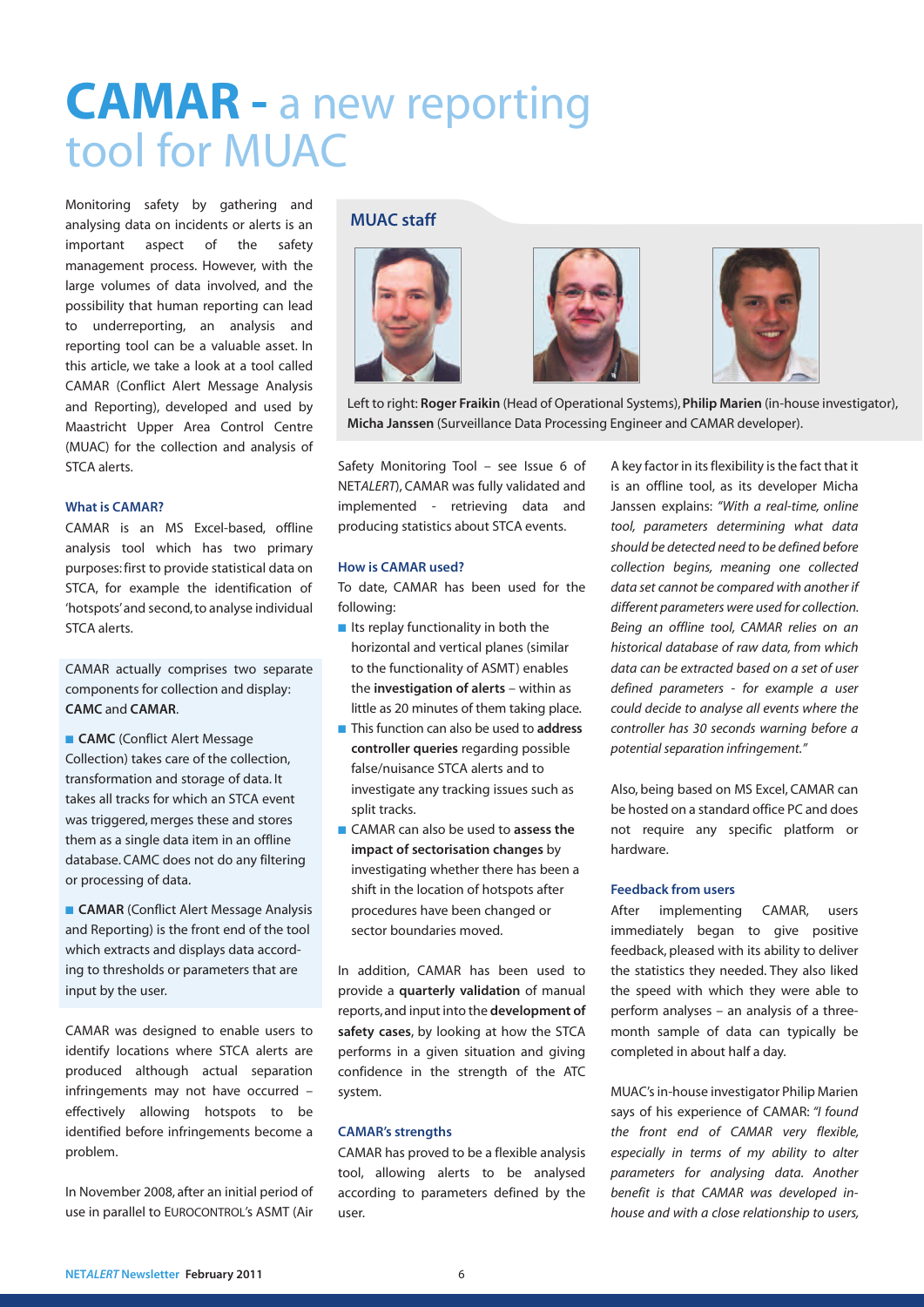

Filtering function that forms part of the CAMAR front end.

which means that any updates or changes to the tool that we might request can be carried out within a shorter timeframe than would be the case with an off-the-shelf tool."

The tool has proved useful not only in its ability to detect problems, but also through statistical analysis enabling safety to be improved by identifying areas that should be concentrated on, for example

locations in the airspace where STCA alerts are often generated.

#### **Future enhancements**

CAMAR investigates actual STCA alerts and cannot be used to validate the performance of STCA. MUAC has 30 years' experience of STCA and started with a welltuned STCA system. This was a vital precursor to successful use of the tool.

Considerations for the future include taking a look at whether it might be possible to allow the analysis of even more data and potential situations, as MUAC's Head of Operational Systems,Roger Fraikin explains: "At the moment, the system stores data on all events for which an STCA alert has been triggered, meaning that the extent of the database is governed by the parameters set in the operational STCA. A possible future addition to the system would be to look further ahead than the STCA and cover all situations that might occur in the next few minutes. This would mean that the data available for analysis would be independent of the criteria used in tuning the STCA to determine whether an alert is triggered."

#### **What ICAO says…**

ICAO Doc 4444, "Procedures for Air Navigation Services - Air Traffic Management" sets out the following guidance for the use of STCA data:

**15.7.2.4 The appropriate ATS authority should retain electronic records of all STCAs generated. The data and circumstances pertaining to each STCA should be analysed to determine whether an alert was justified or not. Non-justified alerts, e.g. when visual separation was applied, should be ignored. A statistical analysis should be made of justified alerts in order to identify possible shortcomings in airspace design and ATC procedures as well asto monitor overallsafety levels.**



Example CAMAR outputs: CAMAR can summarise occurrences in different groupings such as minimum horizontal separation (MHS), minimum vertical separation (MVS), height of the occurrence, geometry of the encounter, sector groups and time period . It is also possible to filter occurrences for which there was no Mode C information for at least one of the involved aircraft.